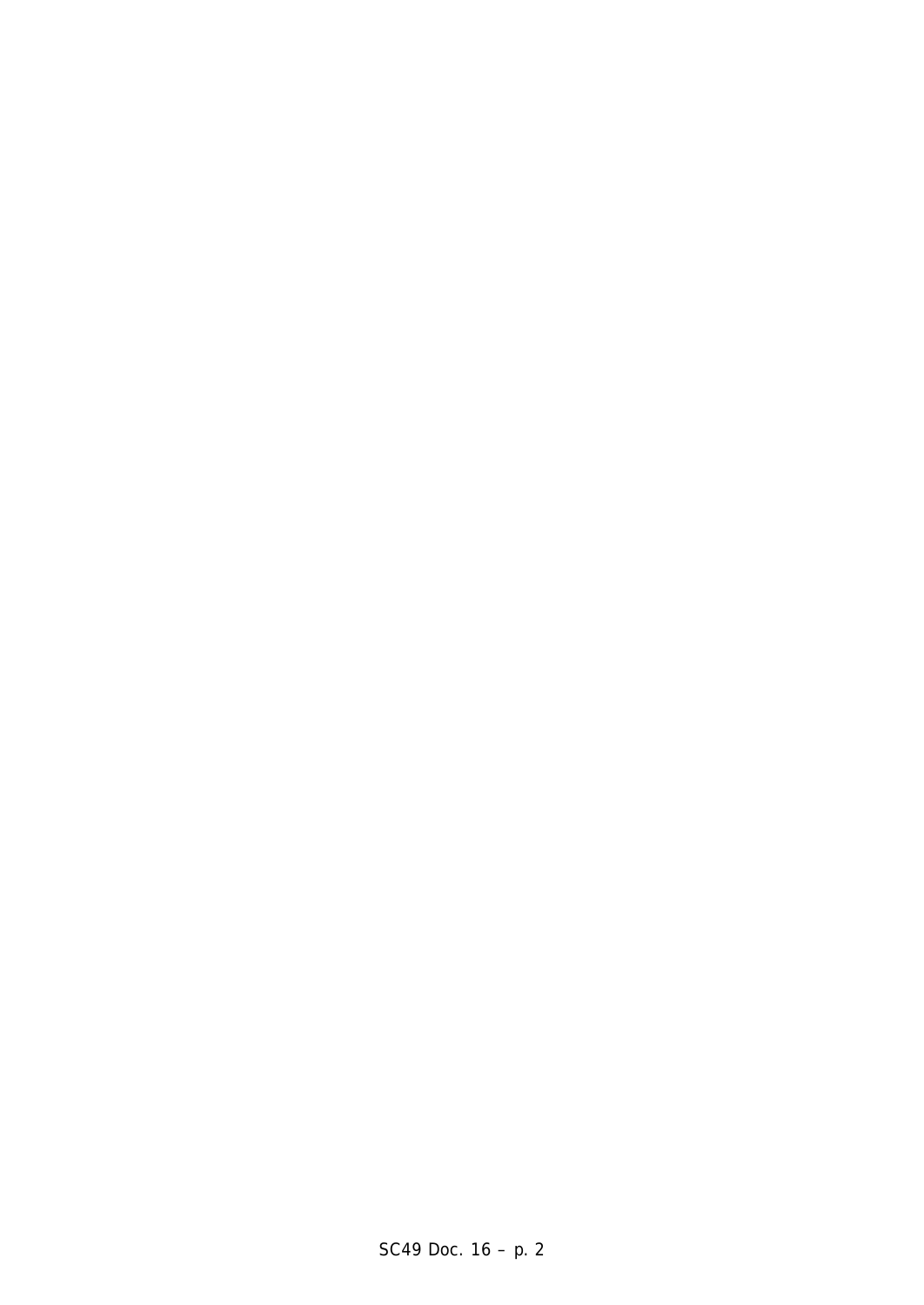#### Draft guidelines on compliance with the Convention

#### **Objective**

- 1. The objective of these guidelines is to assist the Standing Committee in:
	- a) reviewing Parties' overall compliance with the Convention, identifying ways to improve the implementation, and thereby the effectiveness, of the Convention and the national wildlife management policies and programmes that underlie it, and making appropriate recommendations to the Conference of the Parties;
	- b) promoting and facilitating Parties' compliance with the Convention with an emphasis on preventing non-compliance in the first instance; and
	- c) determining and addressing a Party's non-compliance with the Convention with an emphasis on identifying the cause(s) of non-compliance and bringing a Party back into compliance as quickly as possible.

#### Scope

- 2. 'Compliance' is the fulfilment by the Parties of their obligations under the Convention and any amendments to the Convention. 'Non-compliance' is the failure to fulfil those obligations.
- 3. Compliance issues can be either general, concerning all Parties, or specific, concerning a single Party or specified Parties.

### Legal basis

4. These guidelines have their basis in and should be applied in a manner consistent with the legally-binding text of the Convention, applicable rules of international law, interpretative Resolutions and Decisions of the Conference of the Parties, decisions and recommendations of CITES subsidiary bodies and historical practice.

#### General principles

- 5. A positive and supportive, rather than a negative and adversarial, approach should be taken towards instances of non-compliance.
- 6. Non-compliance should be addressed in a consultative and pragmatic manner with procedural safeguards for affected Parties (e.g. fair notice, opportunity to respond, opportunity to participate in relevant meetings of subsidiary bodies, etc.). Although noncompliance should generally be handled in a transparent manner, certain information may be treated as confidential or discussions held in a closed meeting. Reports on noncompliance should not contain any information that the affected Party has requested be kept confidential.
- 7. There should be consistent application of the guidelines. There should be equal treatment of Parties in similar situations and where applicable precedents are involved, but sufficient flexibility to address compliance matters on a case-by-case basis in a way that is both proportionate and fair.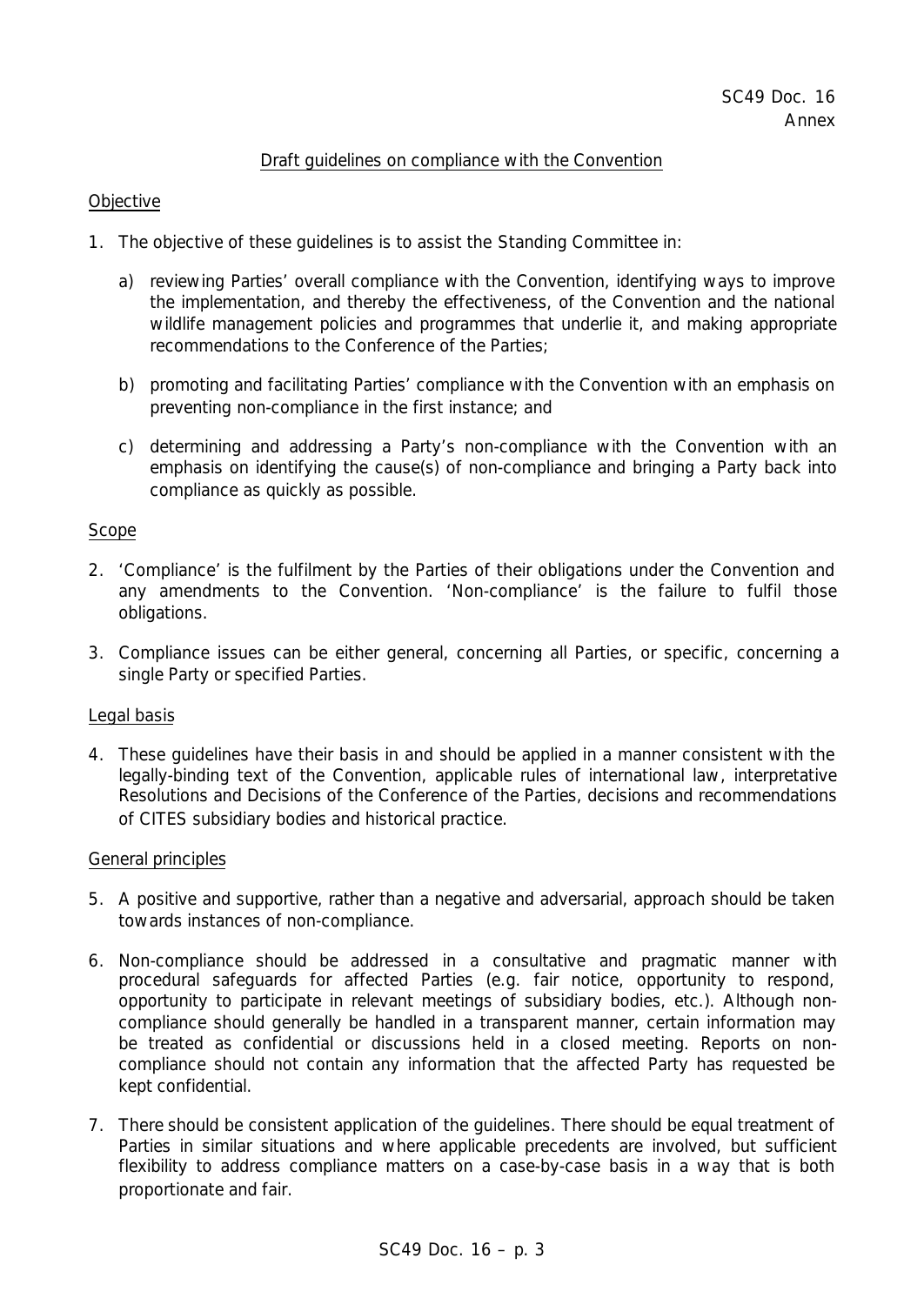- 8. Where compliance measures are developed, their possible conservation impact should be taken into account.
- 9. The guidelines should be reviewed and revised to incorporate lessons learned through their interpretation and application and to include innovative and effective practices identified in the compliance schemes of other international conventions and bodies.

## Authority of the Conference of the Parties

10. As the supreme policy-making body of the Convention, the Conference of the Parties should direct and oversee the handling of compliance matters particularly through the identification of key obligations and procedures. At the request of a Party, the Conference of the Parties should review specific instances of non-compliance and related decisions of the Standing Committee. It should consider and decide upon recommendations made to it by the Standing Committee for improving compliance with the Convention.

### Role of the Standing Committee

11. The Standing Committee should examine general and specific compliance matters in accordance with instructions from and authority delegated by the Conference of the Parties. It should advise and assist Parties in complying with the Convention, establish the facts and make determinations regarding non-compliance with the Convention, recommend measures to restore compliance and monitor and assess overall compliance.

### Role of the Animals and Plants Committees

12. The Chairmen of the Animals and Plants Committees should consult with the Secretariat and the Standing Committee concerning the implementation of the Committees' recommendations for remedial measures for those species subject to recommendations under the Review of Significant Trade. They should also be consulted on the preparation of subsequent reports for the Standing Committee and the review of related recommendations to suspend trade that have been in place for longer than two years.

### Role of the Secretariat

13. The Secretariat should assist and support the Standing Committee and the Conference of the Parties in carrying out their functions concerning compliance matters. It should receive, study, verify and communicate to the Parties information on compliance matters. It should advise and assist Parties in complying with the Convention, draw their attention to apparent instances of non-compliance, make recommendations for restoring compliance and track the implementation of compliance-related decisions of the Standing Committee and the Conference of the Parties.

### Obligations or commitments

- 14. The application of these guidelines should focus on compliance with the following Convention obligations:
	- a) Designation of a Management Authority and a Scientific Authority (Article IX);
	- b) Ensuring that trade only takes place after the prior grant of certain permits or certificates showing that, *inter alia*, specimens have been legally-acquired and their trade is not detrimental to the survival of the species (Articles III, IV, V and VI and VII);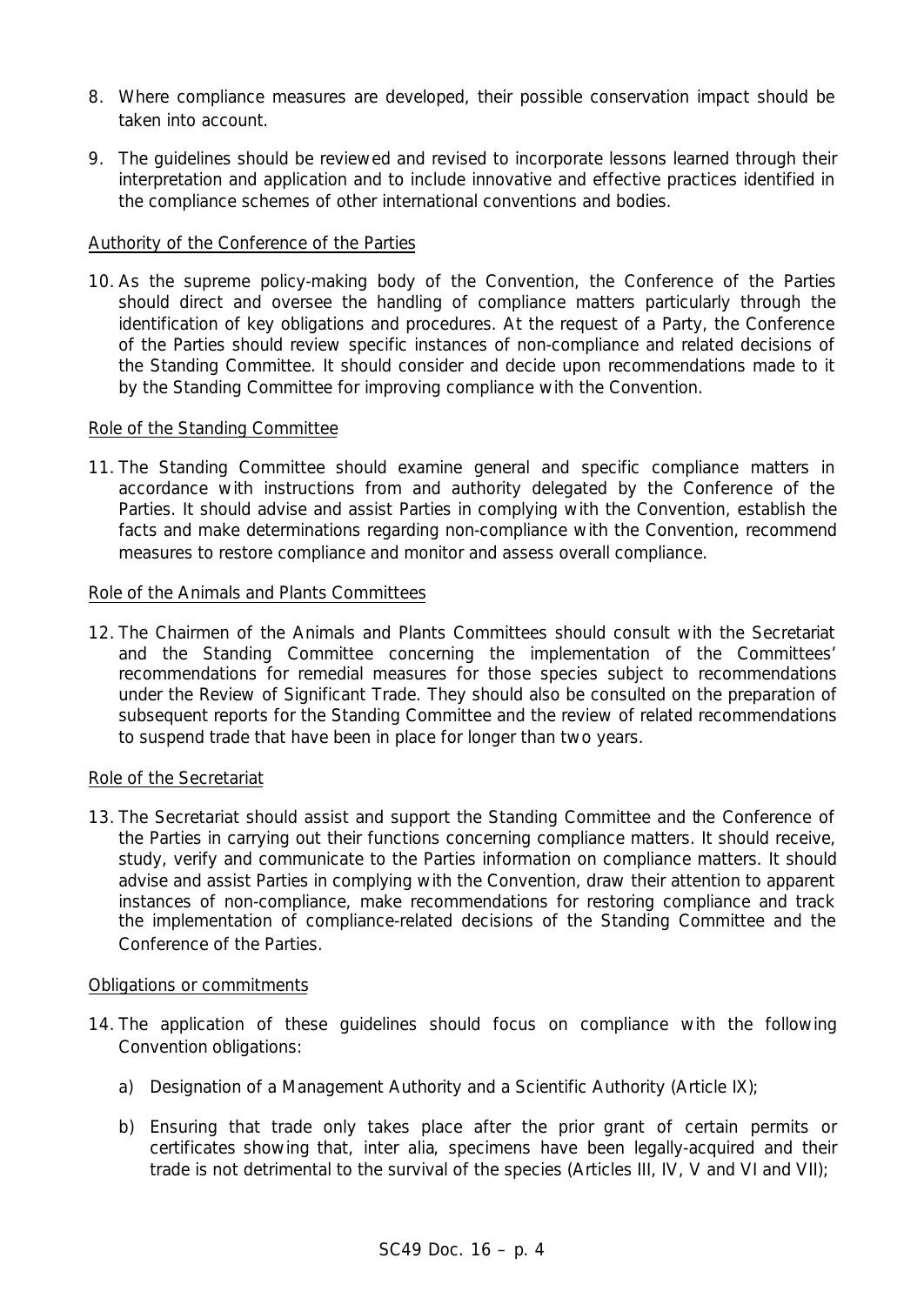- c) Taking of appropriate measures to enforce the provisions of the Convention and prohibit trade in specimens in violation thereof (Article VIII, paragraph 1);
- d) Maintenance of records of trade and preparation of periodic reports on implementation of the Convention (Article VIII, paragraphs 7 and 8); and
- e) Responding to communications of the Secretariat related to information that a species included in Appendix I or II is being adversely affected by trade in specimens of that species or that the provisions of the Convention are not being effectively implemented (Article XIII).

## Promotion and facilitation of compliance (and prevention of non-compliance)

- 15. The Secretariat should keep Parties informed as fully as possible, through Notifications to the Parties and its reports, of areas of effective compliance with the Convention, the identification of compliance problems, the actions taken to solve those problems and the successful restoration of compliance.
- 16. Advice, assistance and other capacity-building activities should focus on enabling Parties to meet the compliance obligations listed above.
- 17. Annual and biennial reports, legislative texts as well as other special reports and responses to information requests (e.g. related to species management or enforcement issues) should provide the primary means by which compliance with the Convention is monitored.
- 18. The Secretariat should advise Parties of deadlines applicable to reporting or other obligations under the Convention and offer relevant assistance.
- 19. Information and reports provided by Parties should be reviewed by the Secretariat and the results of these reviews should be provided to the Parties.
- 20. The Secretariat should maintain open, mutual and regular communication with Parties concerning compliance matters. The Secretariat should provide Parties with information it receives that indicates potential compliance problems and should use informal and formal consultations with Parties to determine whether compliance problems exist. Parties should provide to the Secretariat early warning of any compliance problems, including the inability to provide information by a certain deadline, and the reasons for these problems.
- 21. If potential compliance problems are detected by the Secretariat, compliance should be facilitated by the Secretariat through the provision of advice or assistance.
- 22. A Party that has been identified by the Secretariat as having potential compliance problems should be given the opportunity to correct the causes of potential non-compliance. It may be asked by the Standing Committee to undertake additional reporting or targeted monitoring (e.g. submission of further information or provision of permit copies to the Secretariat for verification for a certain period of time) or other recommended policies or actions.
- 23. If a potential compliance problem is not resolved in spite of any assistance provided and in spite of time allowed for correction, the Secretariat or the Standing Committee should issue an informal warning to the affected Party stating that it is out of compliance, explaining the basis for that conclusion, urging the Party to investigate the matter and asking that the results of the investigation be provided to the Secretariat or the CITES subsidiary body.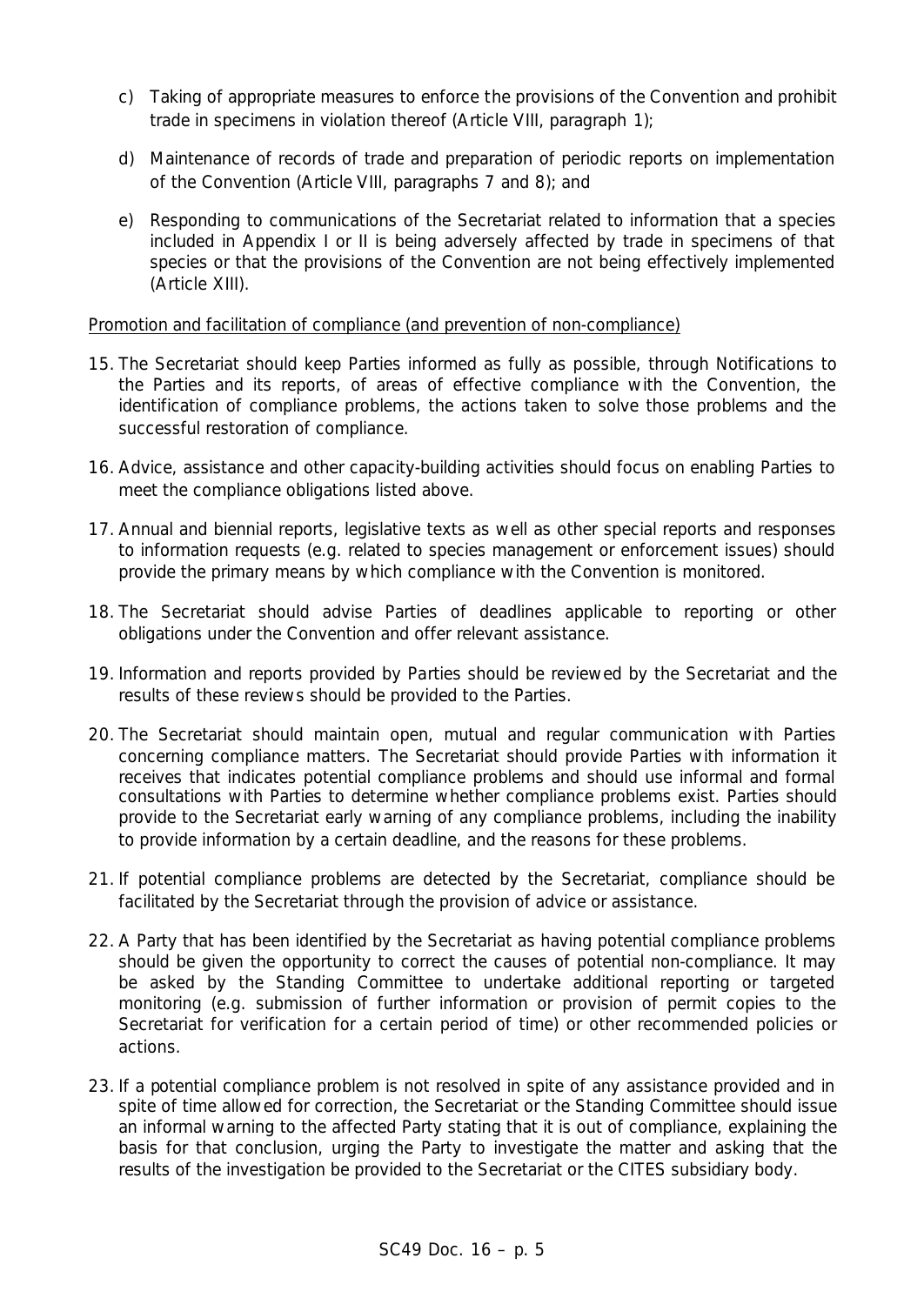## Determination and addressing of non-compliance (and restoring of compliance)

### *Initiation of non-compliance procedure*

- 24. The non-compliance procedure may be initiated by submissions to the Standing Committee of the Conference of the Parties by:
	- a) A Party that concludes that despite its best endeavours it may be unable to comply with certain obligations under the Convention;
	- b) One or more Parties that have reservations about another Party's compliance with its obligations under the Convention;
	- c) The Standing Committee on its own initiative;
	- d) The Conference of the Parties on its own initiative; or
	- e) The Secretariat.
- 25. Submissions to the Standing Committee or the Conference of the Parties, which can be made orally or in writing, should include details as to which specific obligations are concerned and an assessment of the reasons why the affected Party may be unable to meet those obligations. Where possible, corroborating information, or advice where such corroborating information may be found, should be provided. The submission may include proposals for remedial action.
- 26. A submission should not be considered by the Standing Committee or the Conference of the Parties if it is anonymous, manifestly unreasonable, or incompatible with the provisions of these guidelines or the Convention.
- 27. The Secretariat may receive compliance-related information at any time and from any source. Before making a submission to the Standing Committee or the Conference of the Parties, it should screen such information to determine its reliability and relevance and consult with the affected Party.
- 28. The Standing Committee and the Secretariat should ensure the expedited handling of a noncompliance submission.

### *Information gathering and fact-finding*

- 29. The Standing Committee should consider submissions, information and observations on non-compliance with a view to securing an amicable solution of the matter.
- 30. A Party that is the subject of a submission or that makes a submission should be entitled to participate in the discussions of the Standing Committee with respect to that submission and to be consulted informally or formally on the submission. The Party should not take part, however, in the preparation and adoption of any findings, any measures or any recommendations of the Standing Committee.
- 31. Where necessary and provided funds are available the Standing Committee should request, through the Secretariat, further information on a submission and should undertake, through the Secretariat and upon the invitation of the Party concerned, the gathering and verification of information in the territory of that Party.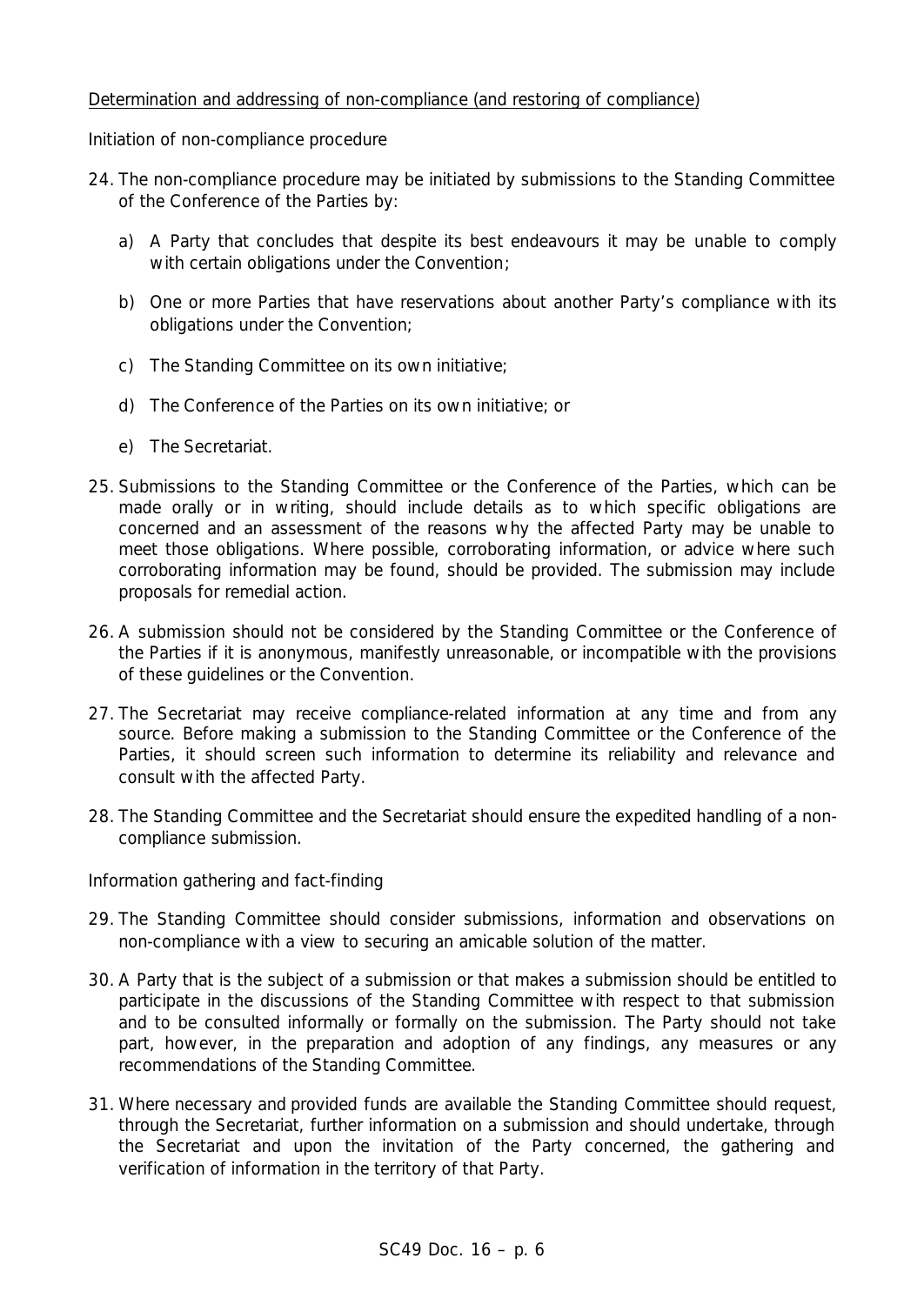32. Based on the information available to it, the Standing Committee should establish the relevant facts concerning a non-compliance submission.

## *Determination of non-compliance and its cause*

- 33. The Standing Committee should determine whether a state of non-compliance exists and, if so, identify to the degree possible the likely cause of non-compliance. This determination should be based on a technical assessment of a Party's actions in relation to the relevant obligation and applicable compliance criteria. Such criteria should be clear, reasonable, fairly applied and consistent with the relevant legal obligation.
- 34. The Standing Committee should also consider the nature, cause, degree and frequency of non-compliance and whether the affected Party has taken or planned any steps to restore compliance before making a formal determination of non-compliance. Failure to fulfil a single Convention obligation should be sufficient to result in a determination of noncompliance.

## *Recommendation of measures to restore compliance*

- 35. The Standing Committee should, after consideration of the information available to it, decide upon one or more of the following measures to address a Party's non-compliance and bring about its full compliance with the Convention:
	- a) advice, information, appropriate assistance and other capacity-building support to the affected Party by the Secretariat;
	- b) direct contact with the affected Party by a representative of the Standing Committee with a view to helping it find a solution;
	- c) special reporting by the affected Party and data verification by the Secretariat;
	- d) issuance of a formal caution directly to an affected Party warning that it is in noncompliance, requesting a response or action and indicating that, if there is none, further measures might be taken;
	- e) recommended specific actions to be undertaken by the affected Party;
	- f) in-country technical assessment and verification mission, upon the invitation of the Party concerned, by the Secretariat;
	- g) public notification of non-compliance sent by the Secretariat to the Standing Committee or to all Parties advising that non-compliance has been brought to the attention of a Party and that there has been no satisfactory response or action;
	- h) compliance action plan with agreed steps needed for a Party to comply, a timetable for when those steps should be completed and means to assess satisfactory completion. During this period, no additional measures would be applied provided that progress in returning to compliance continued to be made; and
	- i) recommended temporary suspension of commercial or all trade in specimens of one or more CITES-listed species.
- 36. The affected Party should be given adequate time to implement the measure(s) recommended.